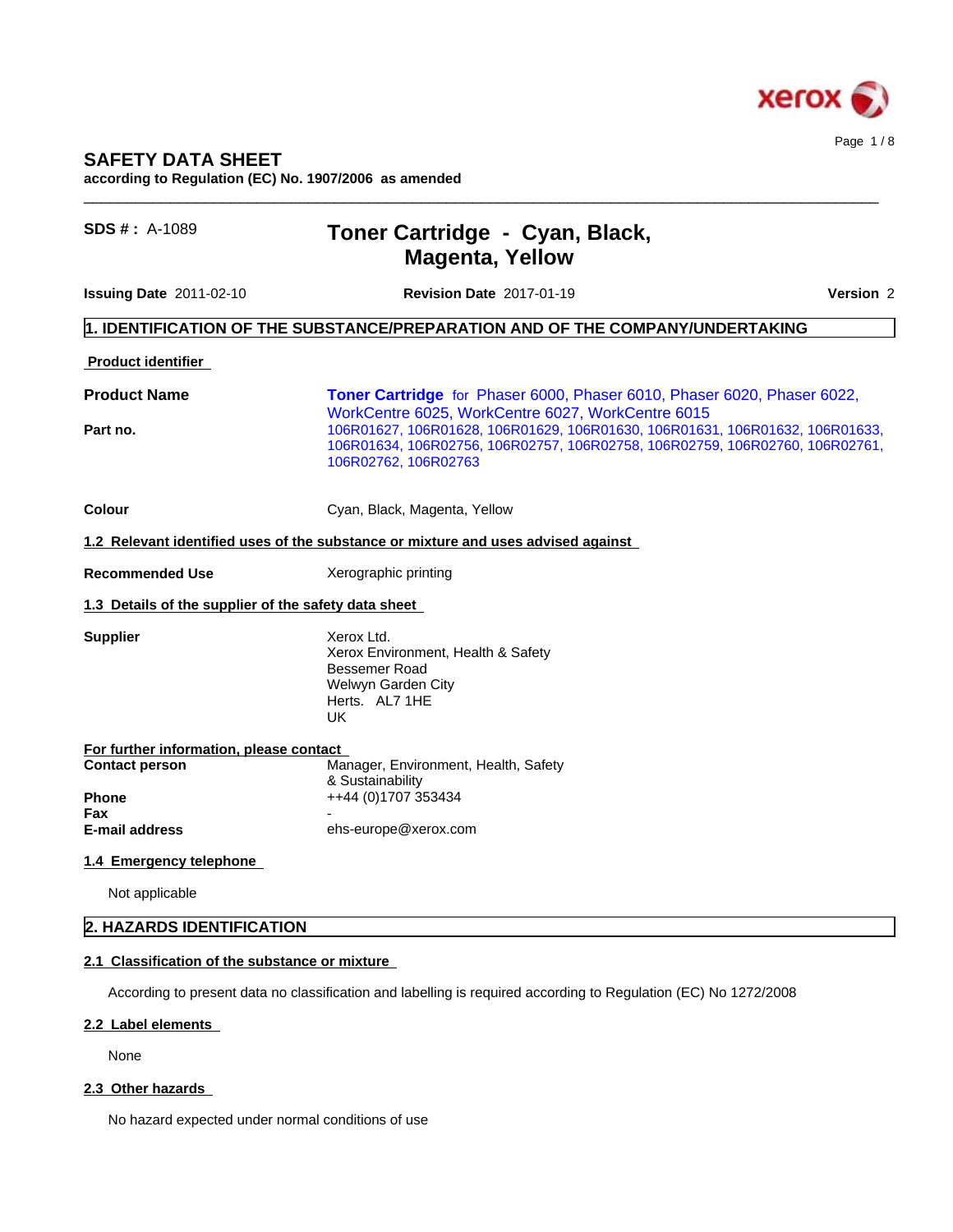

 $\_$  ,  $\_$  ,  $\_$  ,  $\_$  ,  $\_$  ,  $\_$  ,  $\_$  ,  $\_$  ,  $\_$  ,  $\_$  ,  $\_$  ,  $\_$  ,  $\_$  ,  $\_$  ,  $\_$  ,  $\_$  ,  $\_$  ,  $\_$  ,  $\_$  ,  $\_$  ,  $\_$  ,  $\_$  ,  $\_$  ,  $\_$  ,  $\_$  ,  $\_$  ,  $\_$  ,  $\_$  ,  $\_$  ,  $\_$  ,  $\_$  ,  $\_$  ,  $\_$  ,  $\_$  ,  $\_$  ,  $\_$  ,  $\_$  ,

 $\_$  ,  $\_$  ,  $\_$  ,  $\_$  ,  $\_$  ,  $\_$  ,  $\_$  ,  $\_$  ,  $\_$  ,  $\_$  ,  $\_$  ,  $\_$  ,  $\_$  ,  $\_$  ,  $\_$  ,  $\_$  ,  $\_$  ,  $\_$  ,  $\_$  ,  $\_$  ,  $\_$  ,  $\_$  ,  $\_$  ,  $\_$  ,  $\_$  ,  $\_$  ,  $\_$  ,  $\_$  ,  $\_$  ,  $\_$  ,  $\_$  ,  $\_$  ,  $\_$  ,  $\_$  ,  $\_$  ,  $\_$  ,  $\_$  ,

**Issuing Date** 2011-02-10 **Revision Date** 2017-01-19 **Version** 2

## **3. COMPOSITION/INFORMATION ON INGREDIENTS**

### **3.1 Mixtures**

This formulation represents multiple colors and the component list includes multiple pigments. The actual toner formulation for each color will differ only in the pigment used.

| <b>Chemical Name</b> | Weight %    | CAS No.     | <b>EC-No</b> | <b>Classification (Req.</b><br>1272/2008) | REACH Registration  <br><b>Number</b> |
|----------------------|-------------|-------------|--------------|-------------------------------------------|---------------------------------------|
| Resin                | 70-80       | Proprietary | Not listed   | None                                      |                                       |
| Paraffin wax         | $5 - 10$    | 8002-74-2   | 232-315-6    | None                                      |                                       |
| Carbon black         | $5 - 10$    | 1333-86-4   | 215-609-9    | Carc 2 (Inhalation)                       | 101-2119384822-32-001<br>65           |
| Magenta pigment      | $0 - 7$     | 980-26-7    | 213-561-3    | None                                      | l01-2119456804-33-00l<br>08           |
| Cyan pigment         | $0 - 7$     | 147-14-8    | 205-685-1    | None                                      | l01-2119458771-32-00l<br>44           |
| Yellow pigment       | $0 - 7$     | 6358-31-2   | 228-768-4    | None                                      |                                       |
| Amorphous silica     | $1 - 5$     | 7631-86-9   | 231-545-4    | None                                      |                                       |
| Titanium dioxide     | $\langle$ 2 | 13463-67-7  | 236-675-5    | None                                      |                                       |

## **Note**

Components marked as "Not Listed" are exempt from registration.

## **4. FIRST AID MEASURES**

#### **4.1 Description of first aid measures**

| <b>General advice</b> | For external use only. When symptoms persist or in all cases of doubt seek medical advice.<br>Show this safety data sheet to the doctor in attendance. |
|-----------------------|--------------------------------------------------------------------------------------------------------------------------------------------------------|
| Eye contact           | Immediately flush with plenty of water. After initial flushing, remove any contact lenses and<br>continue flushing for at least 15 minutes             |
| <b>Skin contact</b>   | Wash skin with soap and water                                                                                                                          |
| <b>Inhalation</b>     | Move to fresh air                                                                                                                                      |
| Ingestion             | Rinse mouth with water and afterwards drink plenty of water or milk                                                                                    |
|                       |                                                                                                                                                        |

### **4.2 Most important symptoms and effects, both acute and delayed**

| <b>Acute Toxicity</b>  |                                                       |
|------------------------|-------------------------------------------------------|
| Eyes                   | No known effect                                       |
| <b>Skin</b>            | No known effect                                       |
| <b>Inhalation</b>      | No known effect                                       |
| Ingestion              | No known effect                                       |
| <b>Chronic effects</b> |                                                       |
| <b>Main symptoms</b>   | Overexposure may cause:                               |
|                        | mild respiratory irritation similar to nuisance dust. |

## **4.3 Indication of immediate medical attention and special treatment needed**

| <b>Protection of first-aiders</b> | No special protective equipment required |  |
|-----------------------------------|------------------------------------------|--|
|-----------------------------------|------------------------------------------|--|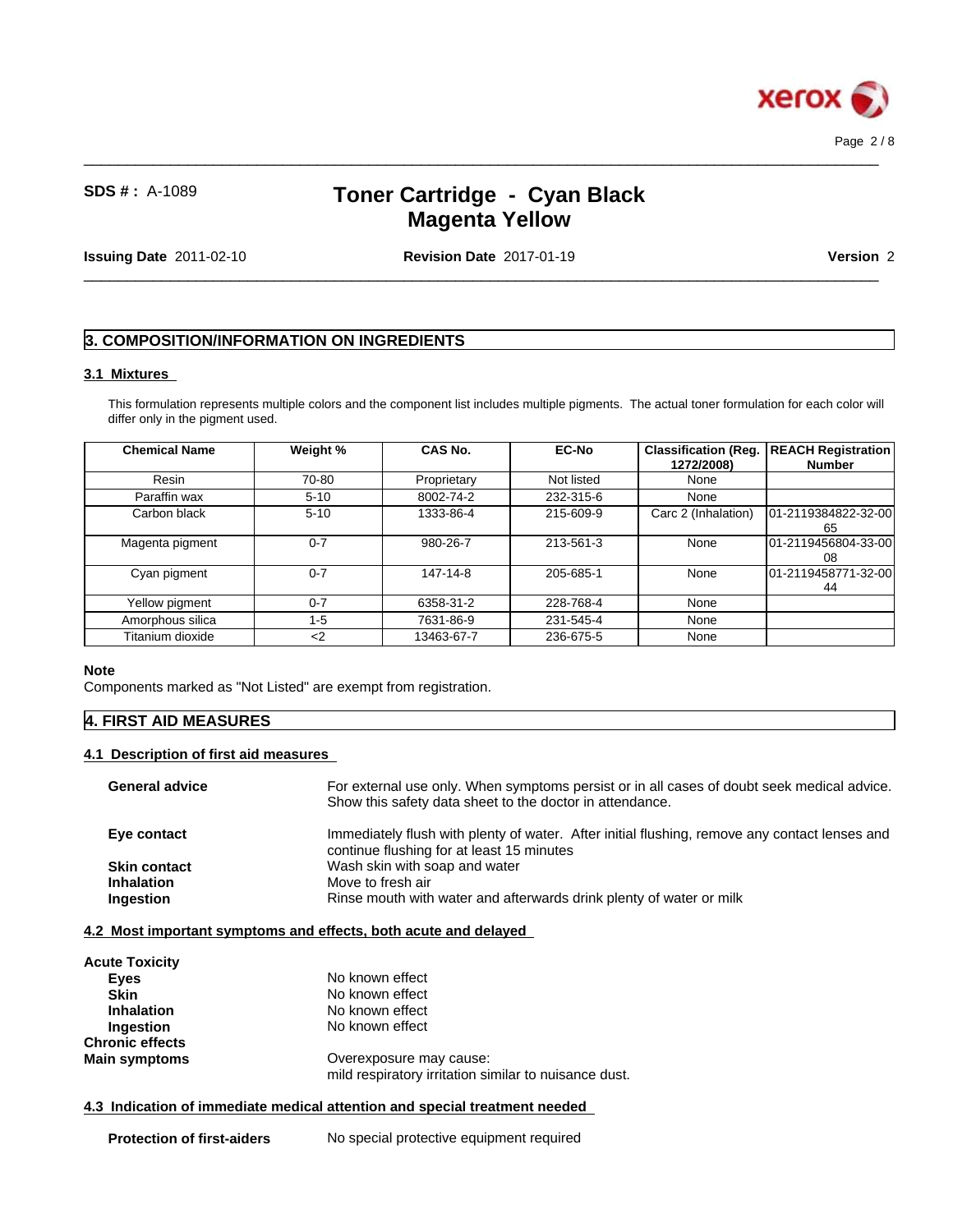

 $\_$  ,  $\_$  ,  $\_$  ,  $\_$  ,  $\_$  ,  $\_$  ,  $\_$  ,  $\_$  ,  $\_$  ,  $\_$  ,  $\_$  ,  $\_$  ,  $\_$  ,  $\_$  ,  $\_$  ,  $\_$  ,  $\_$  ,  $\_$  ,  $\_$  ,  $\_$  ,  $\_$  ,  $\_$  ,  $\_$  ,  $\_$  ,  $\_$  ,  $\_$  ,  $\_$  ,  $\_$  ,  $\_$  ,  $\_$  ,  $\_$  ,  $\_$  ,  $\_$  ,  $\_$  ,  $\_$  ,  $\_$  ,  $\_$  ,

| <b>Issuing Date 2011-02-10</b> | <b>Revision Date 2017-01-19</b> | <b>Version 2</b> |
|--------------------------------|---------------------------------|------------------|
| Notes to physician             | Treat symptomatically           |                  |

### **5. FIRE-FIGHTING MEASURES**

#### **5.1 Extinguishing media**

**Suitable extinguishing media** Use water spray or fog; do not use straight streams, Foam

**Unsuitable extinguishing media** Do not use a solid water stream as it may scatterand spread fire

### **5.2 Special hazards arising from the substance or mixture**

Fine dust dispersed in air, in sufficient concentrations, and in the presence of an ignition source is a potential dust explosion hazard

#### **5.3 Special protective actions for fire-fighters**

In the event of fire and/or explosion do not breathe fumes. Wear fire/flame resistant/retardant clothing. Use self-contained pressure-demand breathing apparatus if needed to prevent exposure to smoke or airborne toxins. Wear self-contained breathing apparatus and protective suit.

#### **Other information**

**Flammable properties** Not flammable **Flash point** Not applicable **Hazardous combustion products**Hazardous decomposition products due to incomplete combustion, Carbon oxides, Nitrogen oxides (NOx)

## **6. ACCIDENTAL RELEASE MEASURES**

#### **6.1 Personal precautions, protective equipment and emergency procedures**

Avoid breathing dust

#### **6.2 Environmental precautions**

No special environmental precautions required

#### **6.3 Methods and material for containment and cleaning up**

Use a vacuum cleaner to remove excess, then wash with COLD water. Hot water fuses the toner making it difficult to remove.

### **6.4 Reference to other sections**

None

## **7. HANDLING AND STORAGE**

#### **7.1 Precautions for safe handling**

Handle in accordance with good industrial hygiene and safety practice, Avoid dust accumulation in enclosed space, Prevent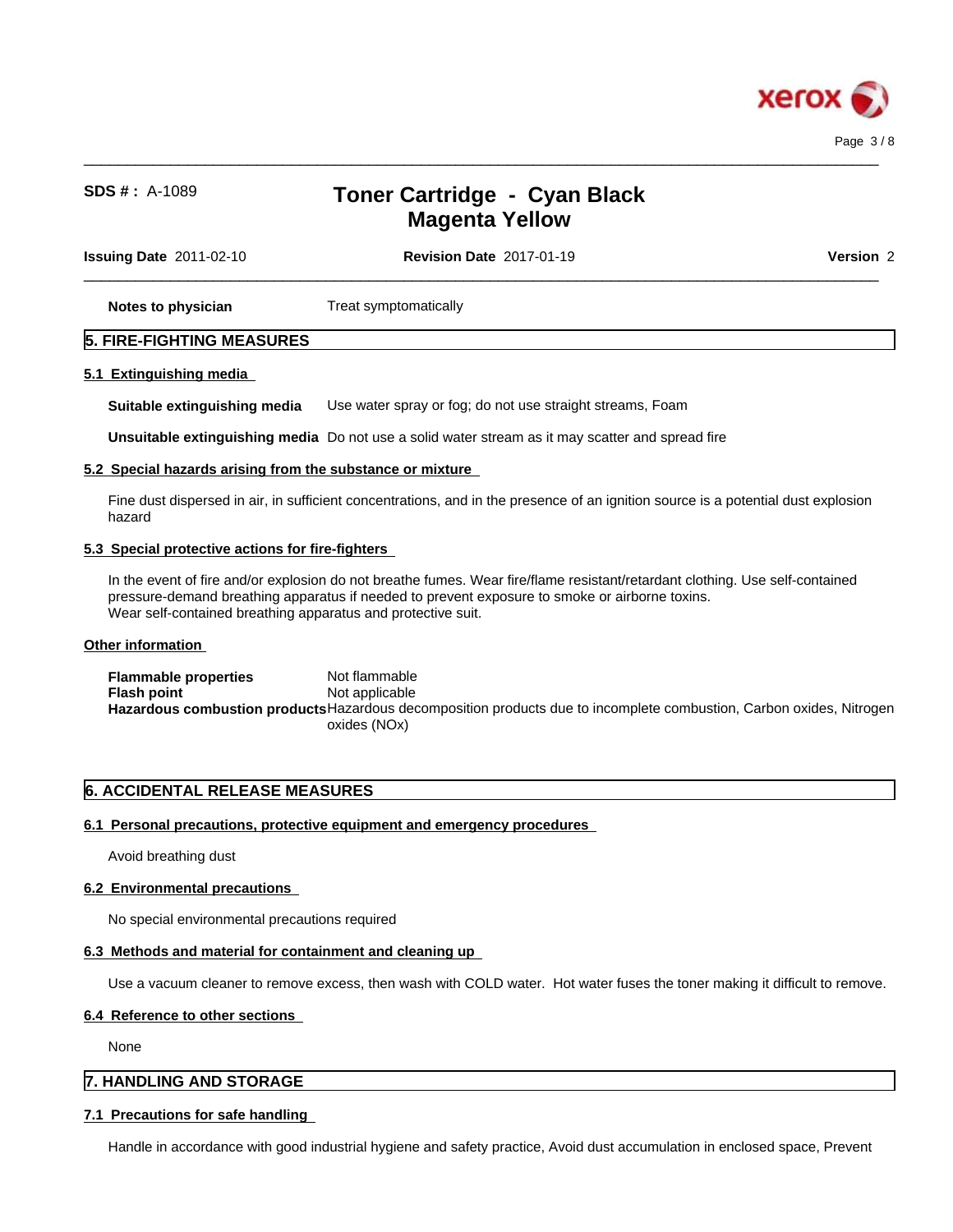

 $\_$  ,  $\_$  ,  $\_$  ,  $\_$  ,  $\_$  ,  $\_$  ,  $\_$  ,  $\_$  ,  $\_$  ,  $\_$  ,  $\_$  ,  $\_$  ,  $\_$  ,  $\_$  ,  $\_$  ,  $\_$  ,  $\_$  ,  $\_$  ,  $\_$  ,  $\_$  ,  $\_$  ,  $\_$  ,  $\_$  ,  $\_$  ,  $\_$  ,  $\_$  ,  $\_$  ,  $\_$  ,  $\_$  ,  $\_$  ,  $\_$  ,  $\_$  ,  $\_$  ,  $\_$  ,  $\_$  ,  $\_$  ,  $\_$  ,

 $\_$  ,  $\_$  ,  $\_$  ,  $\_$  ,  $\_$  ,  $\_$  ,  $\_$  ,  $\_$  ,  $\_$  ,  $\_$  ,  $\_$  ,  $\_$  ,  $\_$  ,  $\_$  ,  $\_$  ,  $\_$  ,  $\_$  ,  $\_$  ,  $\_$  ,  $\_$  ,  $\_$  ,  $\_$  ,  $\_$  ,  $\_$  ,  $\_$  ,  $\_$  ,  $\_$  ,  $\_$  ,  $\_$  ,  $\_$  ,  $\_$  ,  $\_$  ,  $\_$  ,  $\_$  ,  $\_$  ,  $\_$  ,  $\_$  ,

**Issuing Date** 2011-02-10 **Revision Date** 2017-01-19 **Version** 2

dust cloud

## **7.2 Conditions for safe storage, including any incompatibilities**

Keep container tightly closed in a dry and well-ventilated place, Store at room temperature

## **7.3 Specific end uses**

Xerographic printing

## **8. EXPOSURE CONTROLS/PERSONAL PROTECTION**

#### **8.1 Control parameters**

| Xerox Exposure Limit | $2.5 \text{ mg/m}^3$ (total dust)      |
|----------------------|----------------------------------------|
| Xerox Exposure Limit | $0.4 \text{ mg/m}^3$ (respirable dust) |

## **8.2 Exposure controls**

| <b>Engineering measures</b> | None under normal use conditions |  |
|-----------------------------|----------------------------------|--|
|-----------------------------|----------------------------------|--|

#### **8.3 Individual protection measures, such as personal protective equipment (PPE)**

| <b>Respiratory protection</b> | No special protective equipment required |
|-------------------------------|------------------------------------------|
| <b>Eye/face protection</b>    | No special protective equipment required |
| Skin and body protection      | No special protective equipment required |
| <b>Hand protection</b>        | No special protective equipment required |

## **9. PHYSICAL AND CHEMICAL PROPERTIES**

#### **9.1 Information on basic physical and chemical properties**

| Appearance<br><b>Odour threshold</b><br>pН<br>Flash point<br><b>Softening point</b> | Powder<br>Not applicable<br>Not applicable<br>Not applicable<br>49 - 60 °C<br>$-140$ °F | <b>Odour</b><br><b>Physical state</b><br><b>Colour</b><br>Boiling point/boiling range<br>120 Autoignition temperature | Faint<br>Solid<br>Cyan, Black, Magenta, Yellow<br>Not applicable<br>Not applicable |  |
|-------------------------------------------------------------------------------------|-----------------------------------------------------------------------------------------|-----------------------------------------------------------------------------------------------------------------------|------------------------------------------------------------------------------------|--|
| <b>Flammability Limits in Air</b>                                                   | Not applicable                                                                          |                                                                                                                       |                                                                                    |  |
| Vapour pressure                                                                     | Not applicable                                                                          |                                                                                                                       |                                                                                    |  |
| Vapour density                                                                      | Not applicable                                                                          |                                                                                                                       |                                                                                    |  |
| <b>Water solubility</b>                                                             | Negligible                                                                              |                                                                                                                       |                                                                                    |  |
| Viscosity                                                                           | Not applicable                                                                          |                                                                                                                       |                                                                                    |  |
| <b>Partition coefficient</b>                                                        | Not applicable                                                                          |                                                                                                                       |                                                                                    |  |
| <b>Evaporation rate</b>                                                             | Not applicable                                                                          |                                                                                                                       |                                                                                    |  |
| <b>Melting point/range</b>                                                          | Not determined                                                                          |                                                                                                                       |                                                                                    |  |
| <b>Freezing point</b>                                                               | Not applicable                                                                          |                                                                                                                       |                                                                                    |  |
| <b>Decomposition temperature</b>                                                    | Not determined                                                                          |                                                                                                                       |                                                                                    |  |
| <b>Specific gravity</b>                                                             | $\sim$ 1                                                                                |                                                                                                                       |                                                                                    |  |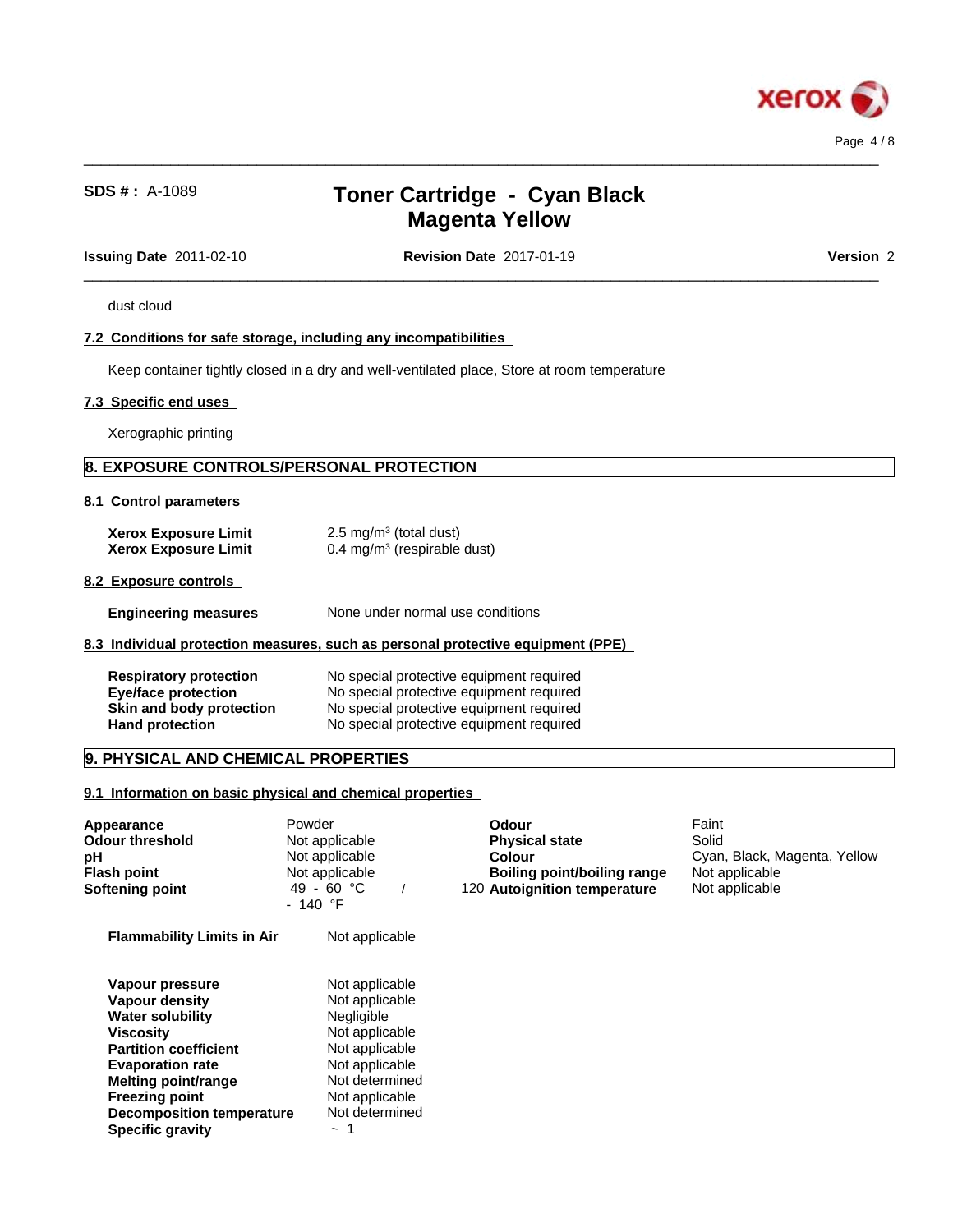

 $\_$  ,  $\_$  ,  $\_$  ,  $\_$  ,  $\_$  ,  $\_$  ,  $\_$  ,  $\_$  ,  $\_$  ,  $\_$  ,  $\_$  ,  $\_$  ,  $\_$  ,  $\_$  ,  $\_$  ,  $\_$  ,  $\_$  ,  $\_$  ,  $\_$  ,  $\_$  ,  $\_$  ,  $\_$  ,  $\_$  ,  $\_$  ,  $\_$  ,  $\_$  ,  $\_$  ,  $\_$  ,  $\_$  ,  $\_$  ,  $\_$  ,  $\_$  ,  $\_$  ,  $\_$  ,  $\_$  ,  $\_$  ,  $\_$  ,

| <b>Issuing Date</b> 2011-02-10 | <b>Revision Date 2017-01-19</b>                                                                                                             | Version 2 |
|--------------------------------|---------------------------------------------------------------------------------------------------------------------------------------------|-----------|
| 9.2 Other information          |                                                                                                                                             |           |
| <b>Explosive properties</b>    | Fine dust dispersed in air, in sufficient concentrations, and in the presence of an ignition<br>source is a potential dust explosion hazard |           |
| 10. STABILITY AND REACTIVITY   |                                                                                                                                             |           |

### **10.1 Reactivity**

No dangerous reaction known under conditions of normal use

#### **10.2 Chemical stability**

Stable under normal conditions

#### **10.3 Possibility of hazardous reactions**

| <b>Hazardous reactions</b>      | None under normal processing            |
|---------------------------------|-----------------------------------------|
| <b>Hazardous polymerisation</b> | Hazardous polymerisation does not occur |

#### **10.4 Conditions to avoid**

Prevent dust cloud, Fine dust dispersed in air, in sufficient concentrations, and in the presence of an ignition source is a potential dust explosion hazard

#### **10.5 Incompatible materials to avoid**

None

#### **10.6 Hazardous decomposition products**

None under normal use

## **11. TOXICOLOGICAL INFORMATION**

*The toxicity data noted below is based on the test results of similar reprographic materials.*

#### **11.1 Information on toxicologicaleffects**

**Acute Toxicity** *Product Information* . **Oral LD50** > 5 g/kg (rat) **Dermal LD50** > 5 g/kg (rabbit)

**Chronic toxicity**

*Product Information*

**Irritation** No skin irritation, No eye irritation **LC50 Inhalation** > 5 mg/L (rat, 4 hr)

**Chronic effects** No known effects under normal use conditions **Carcinogenicity 1988** Not classifiable as a human carcinogen<br> **Other information** The IARC (International Agency for Res The IARC (International Agency for Research on Cancer) has listed carbon black as "possibly carcinogenic to humans". However, Xerox has concluded that the presence of carbon black in this mixture does not present a health hazard. The IARC classification is based on studies evaluating pure, "free" carbon black. In contrast, toner is a formulation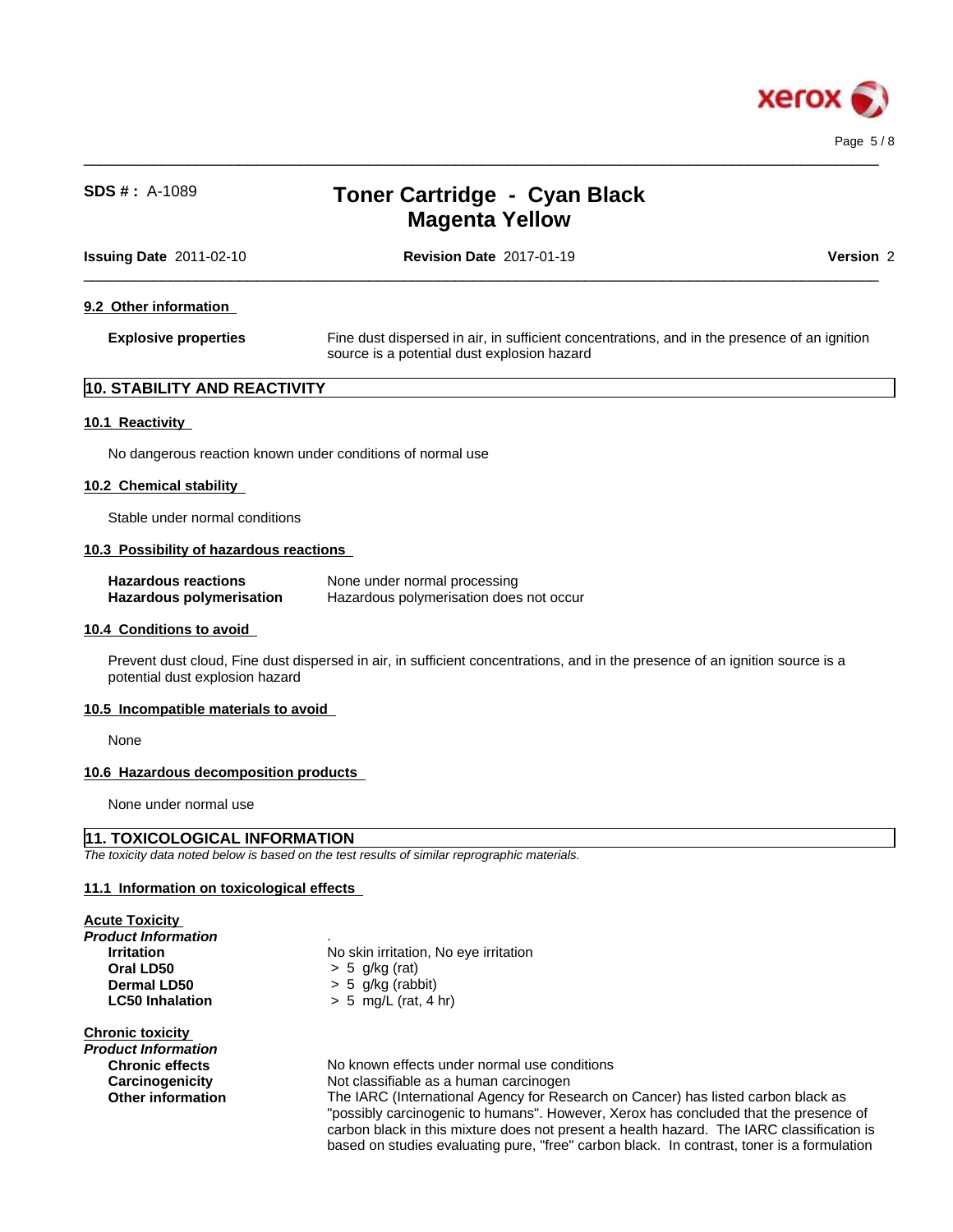

| <b>SDS #</b> : $A-1089$                                                                               | <b>Toner Cartridge - Cyan Black</b><br><b>Magenta Yellow</b>                                                                                                                                                                                                                                                                                                                                                                                                                                                                                                                                                                                                                                                                                                                                                                                                      |           |
|-------------------------------------------------------------------------------------------------------|-------------------------------------------------------------------------------------------------------------------------------------------------------------------------------------------------------------------------------------------------------------------------------------------------------------------------------------------------------------------------------------------------------------------------------------------------------------------------------------------------------------------------------------------------------------------------------------------------------------------------------------------------------------------------------------------------------------------------------------------------------------------------------------------------------------------------------------------------------------------|-----------|
| <b>Issuing Date 2011-02-10</b>                                                                        | <b>Revision Date 2017-01-19</b>                                                                                                                                                                                                                                                                                                                                                                                                                                                                                                                                                                                                                                                                                                                                                                                                                                   | Version 2 |
|                                                                                                       | composed of specially prepared polymer and a small amount of carbon black (or other<br>pigment). In the process of making toner, the small amount of carbon black becomes<br>encapsulated within a matrix. Xeroxhas performed extensive testing of toner, including a<br>chronic bioassay (test for potential carcinogenicity). Exposure to toner did not produce<br>evidence of cancer in exposed animals. The results were submitted to regulatory agencies<br>and published extensively.                                                                                                                                                                                                                                                                                                                                                                       |           |
|                                                                                                       | The IARC (International Agency for Research on Cancer) has listed titanium dioxide as<br>"possibly carcinogenic to humans". However, Xerox has concluded that the presence of<br>titanium dioxide in this mixture does not present a health hazard. The IARC classification is<br>based on studies in rats using high concentrations of pure, unbound TiO2 particles of<br>respirable size. The Titanium Dioxide Industry REACH Consortium have concluded that<br>these effects were species-specific, attributable to lung overload and not specific to TiO2,<br>i.e. similar effects would also be seen for other low solubility dusts. Toxicological and<br>epidemiological studies do not suggest a carcinogenic effects in humans. In addition, the<br>titanium dioxide in this mixture is encapsulated in a matrix or bound to the surface of the<br>toner. |           |
| Other toxic effects<br><b>Product Information</b><br><b>Sensitisation</b><br><b>Mutagenic effects</b> | No sensitisation responses were observed<br>Not mutagenic in AMES Test                                                                                                                                                                                                                                                                                                                                                                                                                                                                                                                                                                                                                                                                                                                                                                                            |           |
| <b>Target organ effects</b><br>Other adverse effects<br><b>Aspiration Hazard</b>                      | None known<br>None known<br>Not applicable                                                                                                                                                                                                                                                                                                                                                                                                                                                                                                                                                                                                                                                                                                                                                                                                                        |           |
| <b>12. ECOLOGICAL INFORMATION</b>                                                                     |                                                                                                                                                                                                                                                                                                                                                                                                                                                                                                                                                                                                                                                                                                                                                                                                                                                                   |           |
| 12.1 Toxicity                                                                                         |                                                                                                                                                                                                                                                                                                                                                                                                                                                                                                                                                                                                                                                                                                                                                                                                                                                                   |           |
| <b>Acute Aquatic Toxicity</b><br><b>Chronic Aquatic Toxicity</b>                                      | On available data, substance is not harmful to aquatic life.<br>On available data, substance is not harmful to aquatic life.                                                                                                                                                                                                                                                                                                                                                                                                                                                                                                                                                                                                                                                                                                                                      |           |
| 12.2 Persistence and degradability                                                                    |                                                                                                                                                                                                                                                                                                                                                                                                                                                                                                                                                                                                                                                                                                                                                                                                                                                                   |           |
| Not readily biodegradable                                                                             |                                                                                                                                                                                                                                                                                                                                                                                                                                                                                                                                                                                                                                                                                                                                                                                                                                                                   |           |
| 12.3 Bioaccumulative potential                                                                        |                                                                                                                                                                                                                                                                                                                                                                                                                                                                                                                                                                                                                                                                                                                                                                                                                                                                   |           |
| Bioaccumulation is unlikely                                                                           |                                                                                                                                                                                                                                                                                                                                                                                                                                                                                                                                                                                                                                                                                                                                                                                                                                                                   |           |
| 12.4 Mobility in soil                                                                                 |                                                                                                                                                                                                                                                                                                                                                                                                                                                                                                                                                                                                                                                                                                                                                                                                                                                                   |           |

Insoluble in water

## **12.5 Results of PBT and vPvB assessment**

Not a PBT according to REACH Annex XIII

## **12.6 Other adverse effects**

Presents little or no hazard to the environment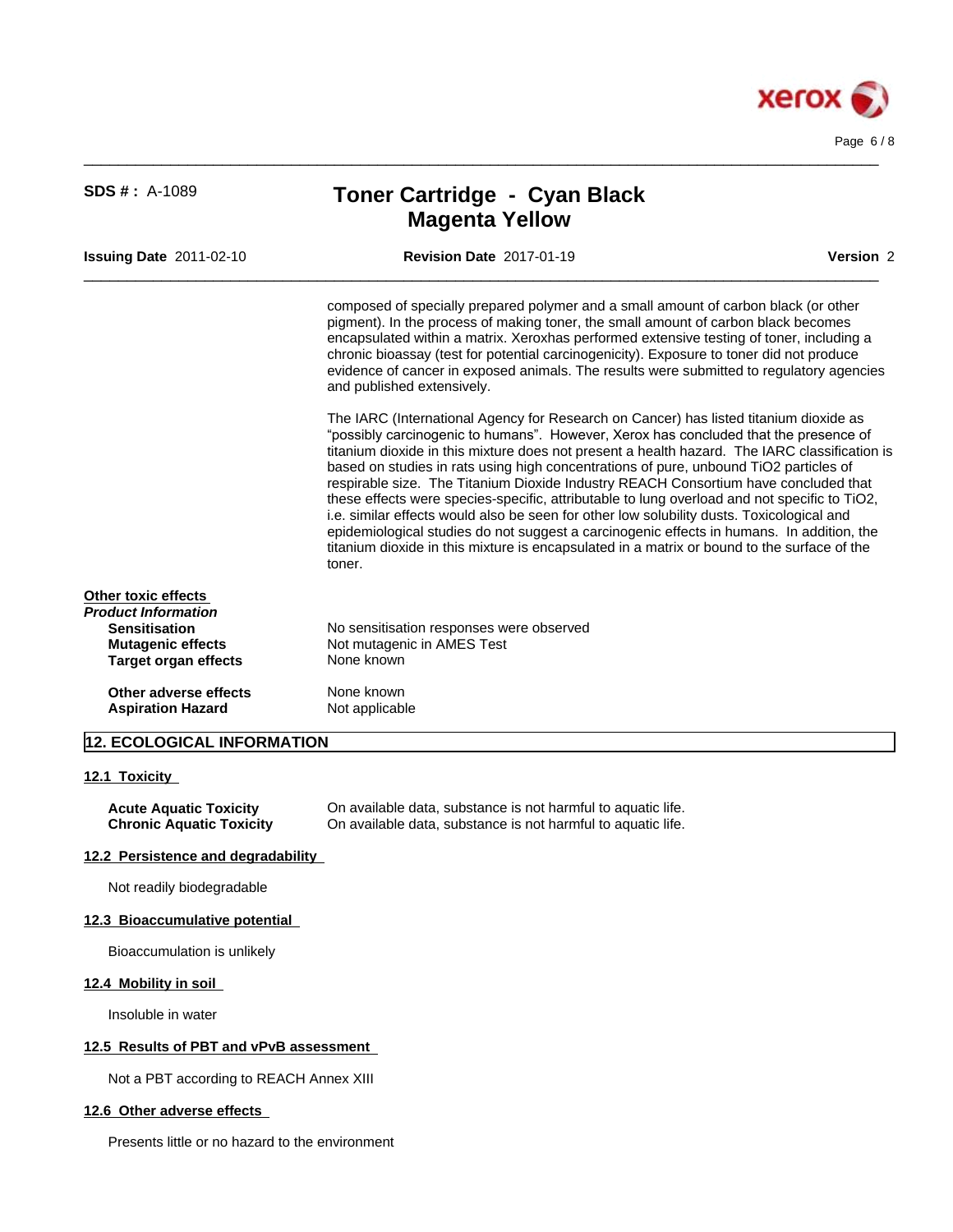

 $\_$  ,  $\_$  ,  $\_$  ,  $\_$  ,  $\_$  ,  $\_$  ,  $\_$  ,  $\_$  ,  $\_$  ,  $\_$  ,  $\_$  ,  $\_$  ,  $\_$  ,  $\_$  ,  $\_$  ,  $\_$  ,  $\_$  ,  $\_$  ,  $\_$  ,  $\_$  ,  $\_$  ,  $\_$  ,  $\_$  ,  $\_$  ,  $\_$  ,  $\_$  ,  $\_$  ,  $\_$  ,  $\_$  ,  $\_$  ,  $\_$  ,  $\_$  ,  $\_$  ,  $\_$  ,  $\_$  ,  $\_$  ,  $\_$  ,

 $\_$  ,  $\_$  ,  $\_$  ,  $\_$  ,  $\_$  ,  $\_$  ,  $\_$  ,  $\_$  ,  $\_$  ,  $\_$  ,  $\_$  ,  $\_$  ,  $\_$  ,  $\_$  ,  $\_$  ,  $\_$  ,  $\_$  ,  $\_$  ,  $\_$  ,  $\_$  ,  $\_$  ,  $\_$  ,  $\_$  ,  $\_$  ,  $\_$  ,  $\_$  ,  $\_$  ,  $\_$  ,  $\_$  ,  $\_$  ,  $\_$  ,  $\_$  ,  $\_$  ,  $\_$  ,  $\_$  ,  $\_$  ,  $\_$  ,

**Issuing Date** 2011-02-10 **Revision Date** 2017-01-19 **Version** 2

## **13. DISPOSAL CONSIDERATIONS**

## **13.1 Disposal considerations**

**Waste Disposal Method** No special precautions are needed in handling this material

**EWC Waste Disposal No.** 08 03 18

# **14. TRANSPORT INFORMATION**

## **14.1 UN/ID No**

Not regulated

## **14.2 Proper shipping name**

Not regulated

## **14.3 Transport hazard class(es)**

Not classified

## **14.4 Packing Group**

Not applicable

## **14.5 Environmental hazards**

Presents little or no hazard to the environment

## **14.6 Special precautions for users**

No special precautions are needed in handling this material

## **14.7 Transport in bulk according to MARPOL 73/78 and the IBC Code**

Not applicable

## **15. REGULATORY INFORMATION**

## **15.1 Safety, health and environmental regulations/legislation specific for the substance or mixture**

According to present data no classification and labelling is required according to Regulation (EC) No 1272/2008.

## **15.2 Chemical Safety Assessment**

Not applicable

## **16. OTHER INFORMATION**